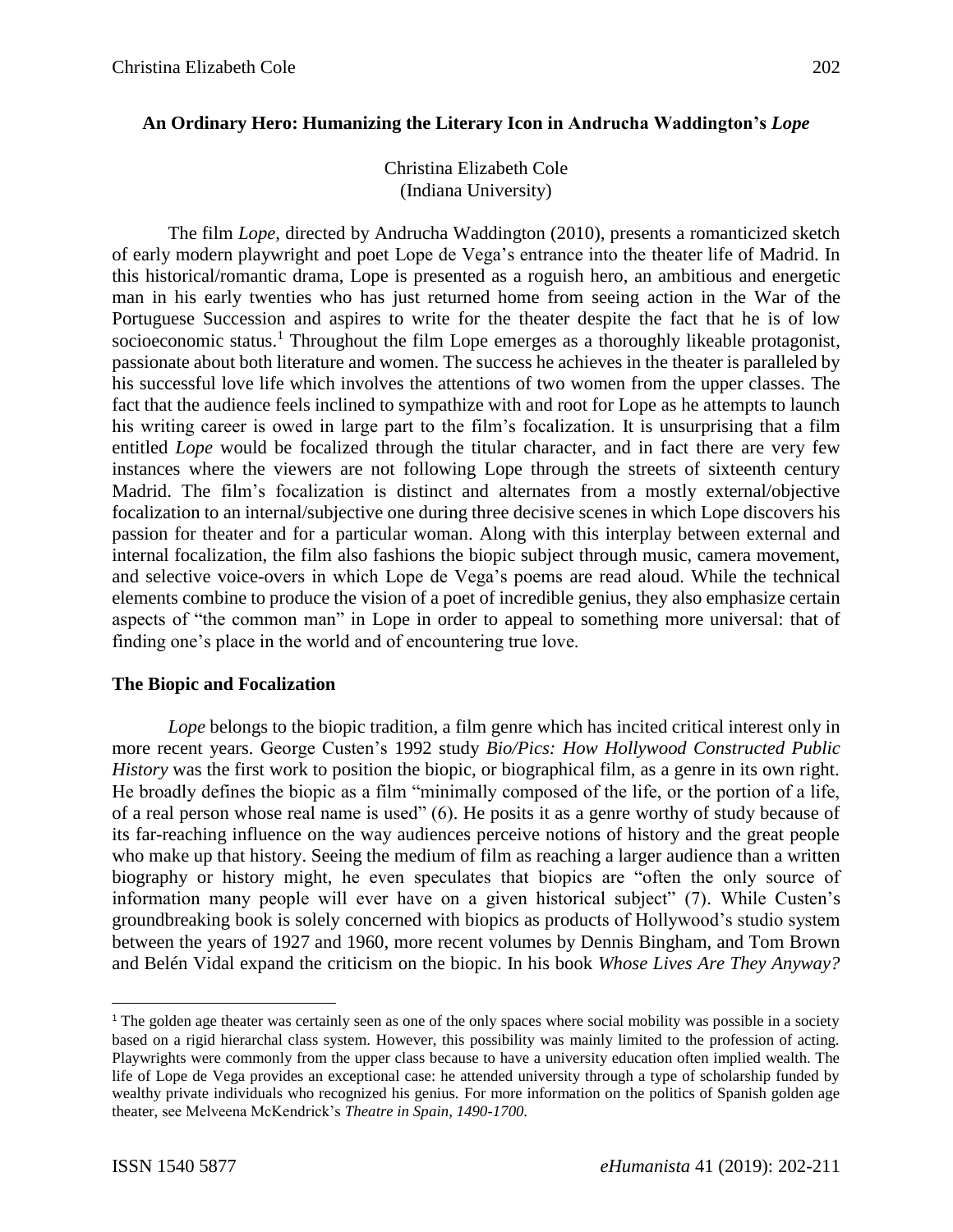(2010), Bingham describes the biopic as a "respectable genre of very low repute" (3) because it dares to fuse historical actualities with dramatic fiction. His study is in part an attempt to reappropriate the term "biopic" from its traditionally pejorative notion, and to examine its treatment of famous public figures in light of the celebrity culture that pervades modern society.<sup>2</sup> Likewise, Brown and Vidal's collection of essays, *The Biopic in Contemporary Film Culture* (2014), proposes to fill the gap on the critical examination of biographical films in film studies. The most recent volume dedicated to biopics, its scope is more international and examines film production in India, Italy, South Korea, Russia, and Great Britain in addition to the United States.

These newer critical studies on biopics all point toward the same fundamental question: how can and should films represent history and the lives of historical figures? As historian Robert A. Rosenstone notes, "To do biography is to make the case that individuals are either at the centre of the historical process—or are worth studying as exemplars of lives, actions, and individual value systems we either admire or dislike" (102). Examining how the film *Lope* crafts its version of the real life Lope de Vega and how that character can be seen as emblematic of a larger national literary identity is certainly part of this paper's intent. In his essay on poet biopics, Brian McFarlane emphasizes the difficulty in such an endeavor by posing the central question: "How can/does a film go about giving any sense of what *motivates* a poet, let alone rendering the product of such source impulses?" (111). In some senses, *Lope* serves as a prequel to the iconic figure of the golden age poet and playwright. It is the partly factual, partly fictional journey of a young soldier returning home from war. His discovery of a passion and talent for the theater and for wooing women, both of which would become part of the historical Lope's iconology, is achieved through a careful manipulation of the film's focalization of its central character.

In employing the term "focalization," this paper draws on Peter Verstraten's definition explored in *Film Narratology*, a study which adapts from literature to film some of Mieke Bal's concepts about narratology. In the most basic of terms, focalization is the perspective through which a narrative is presented. The distinction that Verstraten makes between external and internal focalization is important in understanding the way in which focalization is utilized to manipulate the spectators' feelings toward Lope, specifically the sense of purpose and excitement that he feels in the space of the theater. In discussing the construction of characters, Verstraten asserts that "the narrator's vision of his characters, which is latently or manifestly present in every novel, determines how readers view them" (40). Although the medium under study here is film, and not the novel, this vision is still translatable to film and comprises what Verstraten defines as external focalization. He then goes on to clarify that internal focalization would be "a case of double focalization" (41), that is, a presentation through the character's vision. Verstraten also emphasizes the notion that focalization is important for upholding the idea of spatial unity. This is often accomplished through the characters' gazes: "when a character is looking around in shot A, shot B 'demands' that the space he resides in be defined and that the object of his look revealed" (101). A successful montage is conscious of the Kuleshov effect, that is, it offers meaningful sequential shots in order to elicit certain emotional responses from the audience that have a stronger effect than a single shot in isolation would. This kind of demand fulfilled through the supply of a complementary visual object does indeed occur in *Lope* at the moments of change from external to an internal focalization*.*

 $\overline{a}$ 

<sup>&</sup>lt;sup>2</sup> Bingham compares the term's original pejorative use to "weepie" as a substitute for the women's film and "oater" for westerns (11). In each case, the implication is that the genre is not worth critical analysis.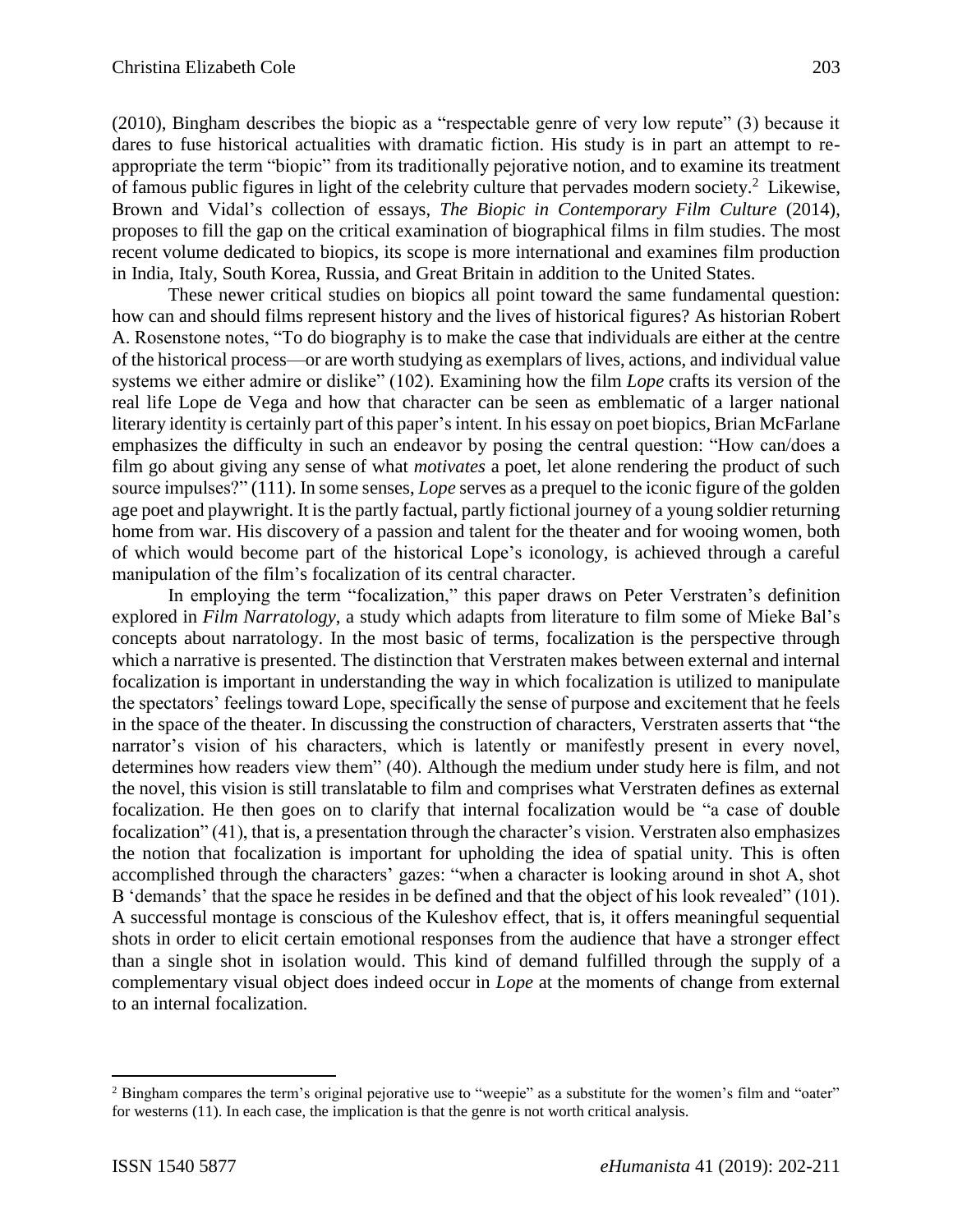The first notable change in the film's focalization occurs during a conversation between Lope and a priest that he has befriended.<sup>3</sup> In discussing his future plans, the friar asks Lope if he has ever considered going into the priesthood. Comically, at this exact moment, Lope ignores the question completely and is instead drawn toward a scene taking place just outside the window.<sup>4</sup> The camera briefly follows the priest's observation of Lope leaning out of the window, and then it switches to internal focalization of Lope as the audience looks with him at a group of actors rehearsing on the stage below. He applauds the actors from the balcony at the close of their sword fighting scene. The sound of his loud, echoing applause is much louder than the sounds of the previous conversation, and it signals this as an important moment in the film. The applause here functions as what Michel Chion would call a punctuating sound, a sound which provides a "subtle means of punctuating scenes without putting a strain on the acting or the editing" (48). The sound works in conjunction with the internal focalization to focus the audience's attention on Lope's self-realization about a potential future in the theater. The film then presents the viewer with a series of shot/reverse shots as Lope and the friar exchange words about theater production. According to Celestino Deleyto, the shot/reverse shot is a technique that reinforces internal focalization. When "the external focaliser shifts alternately from one end to the other of the imaginary line that joins both characters together, depending on where the higher point of interest in conversation lies" (227-28), the viewer's position is very close to the character doing the focalizing, thus, internal focalization is achieved.

The manner in which the shot/reverse shots are presented is also important in examining this scene. The switches from one character to the other occur rapidly, and the camera movements are dramatic, creating discontinuity between the cuts. The shot/reverse shot is normally associated with continuity editing which prioritizes spatial/temporal continuity (Deleyto 227) so this intentional break from that mode is worth noting. The rapid movements of the camera reflect Lope's sudden heightened interest in what the friar has to say about how there is money to be made in the theater. The quick back and forth rhythm is briefly broken when the camera lingers on Lope's look of interest at the mention of the powerful theater owner Jerónimo Velázquez. Not only is the rhythm momentarily broken, but the external focalization is on the listener rather than speaker at this moment; it is the only moment in the conversation where the external gaze of the camera does not follow the speaker. This moment foreshadows Lope's soon to be working relationship with Velázquez, and also signals to the viewer an important turning point in Lope's journey of selfdiscovery. Whereas previous scenes showed Lope wondering out loud about a possible future career, there is no more questioning about career paths after this scene.

The second scene under consideration here is in some ways a continuation of the first scene, although it does not immediately follow the first. It is the dramatic and decisive moment when Lope feels enlivened to be standing on the stage at a theater.<sup>5</sup> He has just received his first job copying manuscripts for Velázquez, and the viewer follows him as he walks through the dark, shadowy backstage and emerges onto the sun-filled stage.<sup>6</sup> The focalization is still external at this

 $\overline{a}$ 

<sup>3</sup>Minute 7:20-7:51

<sup>4</sup> This indifference toward religious life could also be seen as ironically humorous since Lope does indeed enter the priesthood later in life. His receiving of holy orders does not, however, impede his public love affairs with various women throughout the remainder of his life.

<sup>5</sup> Minute 16:28-17:12

<sup>6</sup> Rather than merely copy the manuscript, Lope essentially rewrites it. When performed, the play is hailed as a novel work which breaks from some of the tired character types of earlier sixteenth century works and emerges with more realistic protagonists. While much of the film is only loosely based on the real, historical figure of Lope de Vega, the rewriting of Cervantes's work that takes place in this scene is supported by historical and literary documents. This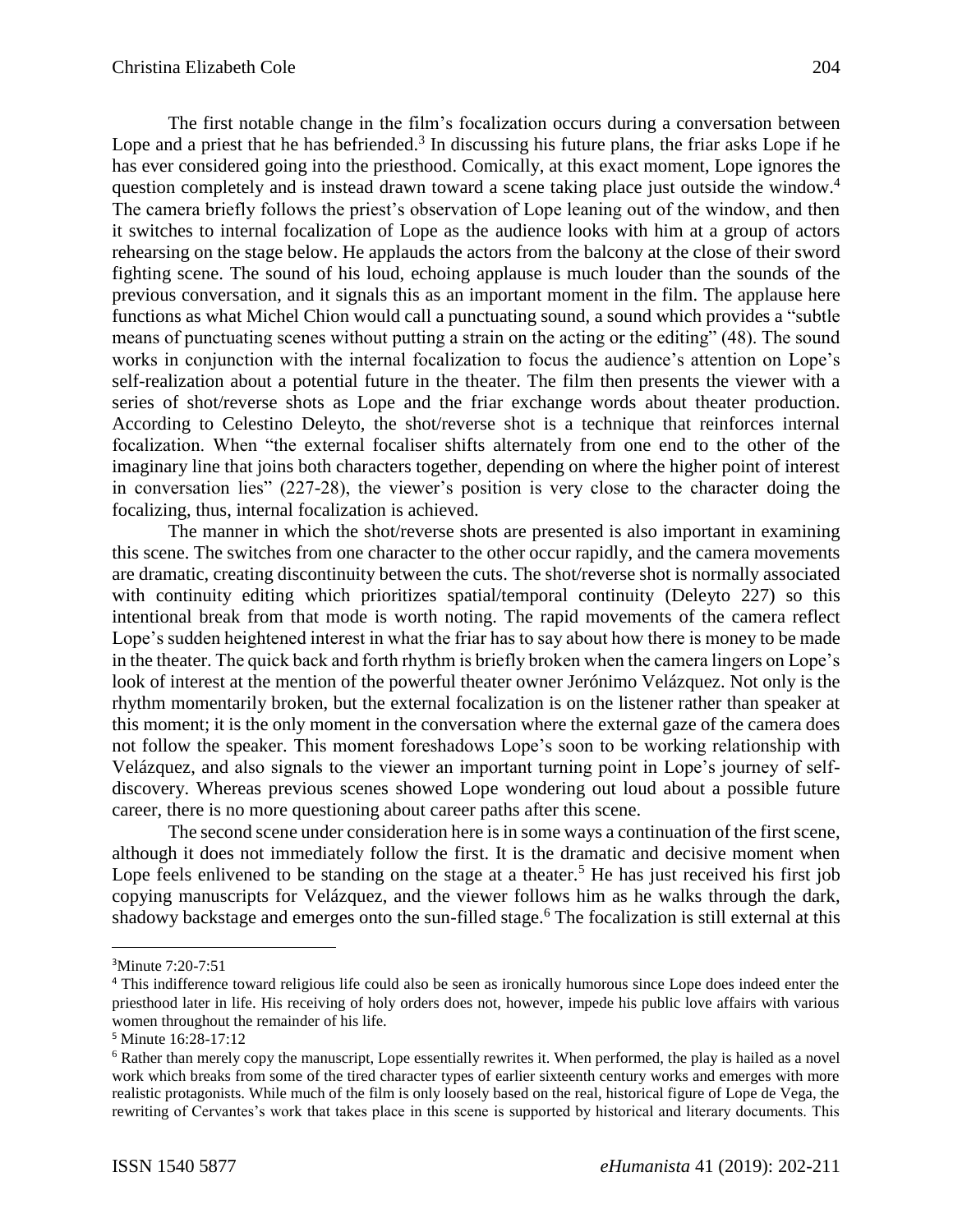point as the camera follows along behind him. As he reaches the stage, Lope turns so that the front side of his body is facing the viewers, and they are able to see his head tilt upward to examine the theater (see Fig. 1). At this moment, the focalization briefly changes to internal. Lope looks up, and then the camera makes a whip pan motion up into the rafters. The camera then pans continuously around the circular space of the theater, inciting the feeling of spinning around (see Fig. 2). The audience acquires a privileged view of the theatrical space through Lope's own perspective (internal focalization). The spinning motion, in combination with the building sympathetic music, sunlight, and large grin on Lope's face afterwards evokes a sense of childlike joy. Together, the elements mimic not just the physical motion of Lope's spinning around, but also on the metaphorical level, the moment in which he is trying to process all the promise that lies before him and all that the stage could potentially represent in his life. This moment of internal focalization absolutely affects the way in which the spectators interact with the narrative. The audience experiences a moment of bliss and purpose with Lope as he steps onto the stage. An audience familiar with Lope's huge influence on Spanish theater is perhaps able to appreciate this moment even more. They know that the plays the character Lope is dreaming of enacting will actually come to fruition in the life of the real Lope de Vega, transforming him into legendary icon.





**Fig. 1**. Lope steps onto the stage for the first time. **Fig. 2.** The camera pans continuously around the theater, producing the feeling of spinning.

The third scene involving internal focalization in *Lope* is not directly related to his future as poet and playwright, but rather presents a defining moment in the personal love life of the protagonist. The many climactic moments in the film which focus on Lope's literary genius are only rivaled by the scenes featuring Lope's amorous involvements with two women from the upper classes. Throughout the film's first half, he engages in a secret love affair with Elena Osorio, the daughter of Velázquez.<sup>7</sup> The relationship is presented as passionate and obsessive, echoing the scenes in which Lope feverishly writes plays throughout the night by candlelight. The intense attraction is tempered by Lope's discovery that Elena is actually engaged to be married to another

change in character construction would be explored later alongside other important modifications to Golden Age drama in Lope's *Arte nuevo de hacer comedias* (1609).

<sup>&</sup>lt;sup>7</sup> The love affair between the two in real life is carefully documented by biographers such as Américo Castro, Hugo Rennert, and Eduardo Haro Tecglen. Elena Osorio is thought by many Lope scholars to be the inspiration for the *Filis*  to which several of Lope's early verses are addressed.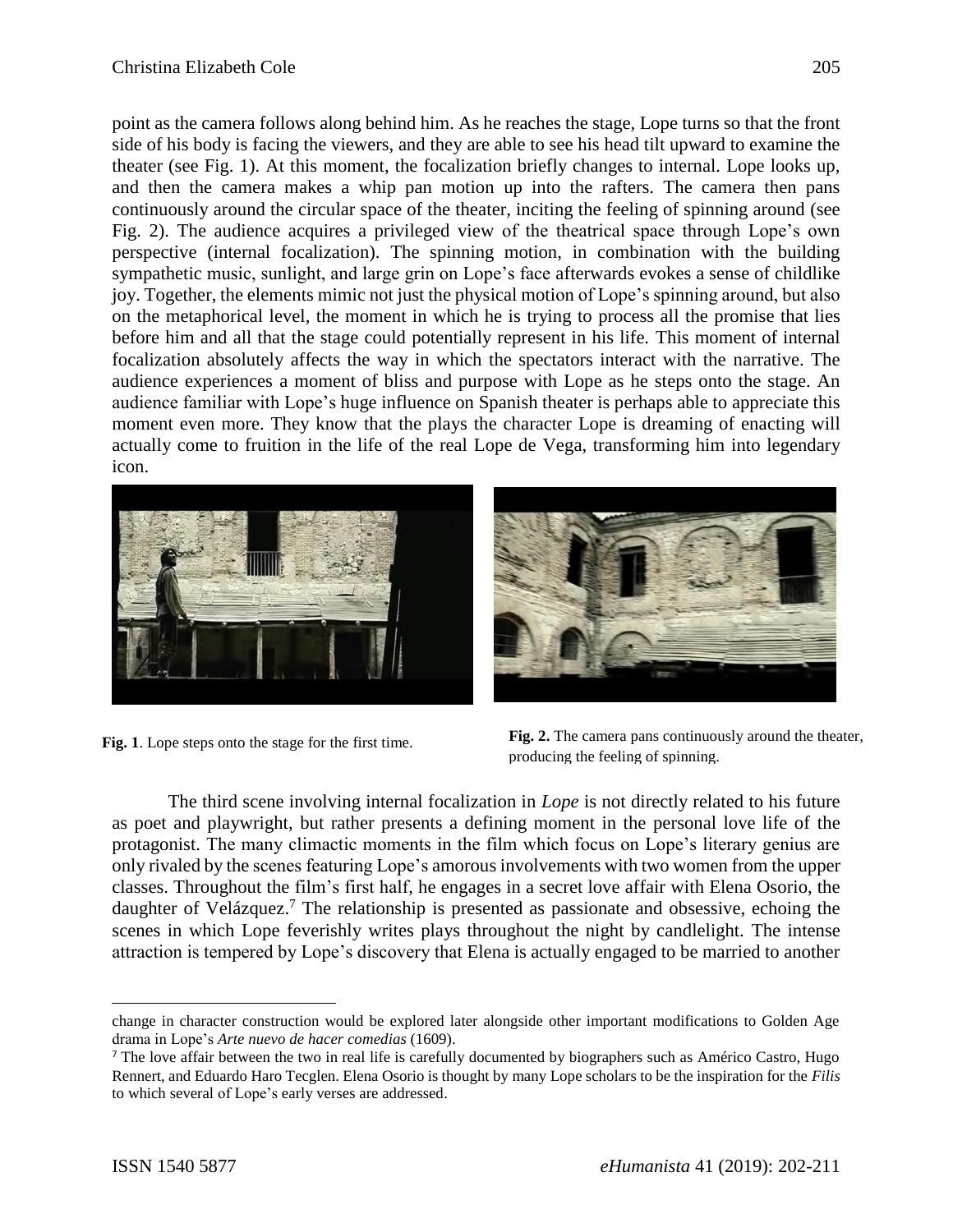man.<sup>8</sup> Lope only briefly lingers over the dying relationship with Elena before turning his attentions to Isabel de Urbina, a younger noblewoman who he has known since childhood. The quick switch between love interests might leave the viewer to question the sincerity behind Lope's feelings were it not for another distinctive moment of internal focalization.

Returning to this third scene in question, then, what is striking about the internal focalization technique here is that, unlike the other scenes, viewers are not aware at first that the scene presented to them is being internally focalized by Lope.<sup>9</sup> Viewers see the marquis reciting a love sonnet to Isabel, and they are aware from a previous encounter between Lope and the marquis that the marquis has paid him to write the sonnet. In that same previous scene, viewers see Lope smiling to himself as he pens the words for Isabel, but it is unclear if his satisfaction comes from the act of writing poetry or whether it is prompted by writing poetry about Isabel's beauty in particular. In the present scene, the marquis's recitation is interrupted by a voiceover of Lope reciting the same verses at a slightly slower pace than the marquis. Once both men finish the verses, the marquis approaches Isabel for a kiss on the hand, and the camera dramatically cuts back to an eyeline match of Lope's dissatisfied face, revealing that the scene was internally focalized from his perspective all along. The viewers are intruding, alongside Lope, upon this private moment between the marquis and Isabel. Given the play on focalization, the cut back to Lope's face is presented as equally as a decisive moment as the two previous theater scenes. The diegetic sounds of birds and crickets, not present in the other scenes of nature, add to the isolation of the young poet-lover. For a brief moment he is not surrounded by the sounds of city life or theater life to which he is an active contributor, but he is left to sit in the silence following the recitation of his words appropriated by another. The scene following this one will then more explicitly demonstrate Lope's feelings for Isabel as he jealously inquires about her feelings for the marquis. There is something about this internally focalized scene, however, which speaks to the biopic's larger project: the presentation of the poet as a genius as well as a man with whom the audience can empathize and connect. This sympathetic portrayal is an attempt to humanize the literary icon, and the film does just that when it invites the viewers to share Lope's perspective.

## **Departures from Historical Accuracy and the Role of Abject Imagery**

In addition to using internal focalization to craft the biopic subject, the film *Lope* also deviates from historical veracity at key moments in order to stay true to the film's spirit. One such occasion is the climactic scene near the end of the movie in which Lope accidentally sets fire to Don Jerónimo's theater, an act which will ultimately culminate in his exile from Madrid for eight years. <sup>10</sup> The historical Lope de Vega was in fact convicted of libel against Velázquez and his daughter for circulating poetry which defamed their noble name. The film dramatizes the libelous affair by adding a sword fighting scene which results in the fiery destruction of Velázquez's theater. The decision to fictionalize the event with a fire rather than merely recite the libelous poems is an artistic one based on the idea that it is more important to convey a certain affect to the film audience than to remain historically accurate. As Bingham correctly asserts, "what would be gained in terms of realism (that is, a sense that things do not happen neatly or conveniently in life)

<sup>&</sup>lt;sup>8</sup> Again, according to the aforementioned biographers, if various letters and documents from the time period are to be believed, Elena's marriage did not impede the affair between Lope and her. The change in the film seems to be intentional for it allows for a more sympathetic portrait of Lope to emerge, gaining the respect of the spectators. <sup>9</sup> Minute 46:35-47:03

<sup>10</sup> Minute 1:13:20-1:16:30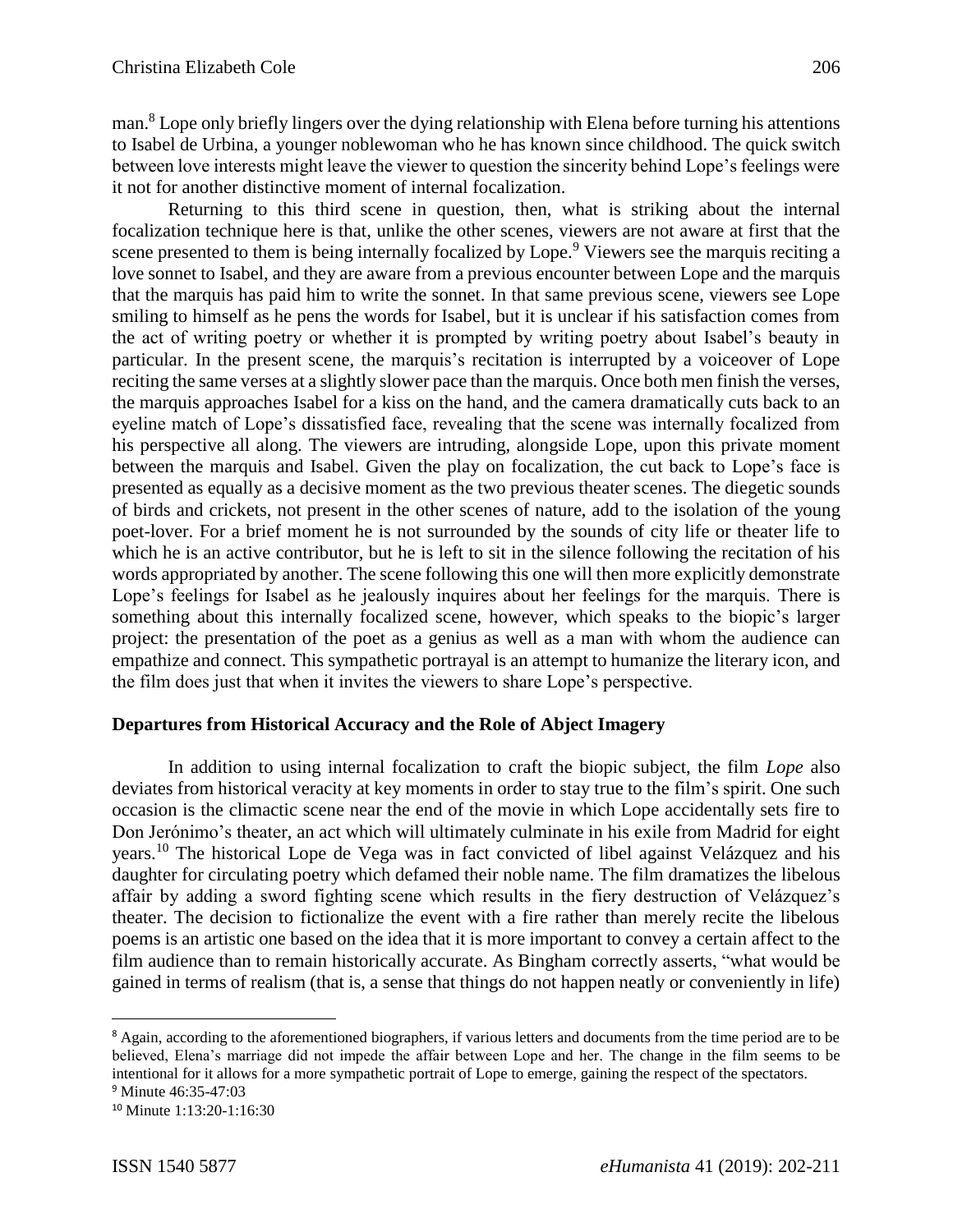would surely be lost in interest" (9). Because film is an audio-visual medium, a central problem in translating written facts to the screen is how to dramatize activities which may lack inherent visual interest. The film could have shown Lope penning the scathing sonnets, but surely some of the thrill and audacity behind the deed of defaming a nobleman would be lost by just merely showing the act of writing. The fire, however, turns Lope's daring actions into a visually satisfying performance through the people's scandalized reaction as well as the physical destruction of the theater space.

Hayden White has explored the dynamics of translating history through visual media in his essay "Historiography and Historiophoty." He defines the term "historiophoty" as "the representation of history and our thought about it in visual images and filmic discourse" (1193). After he discusses the idea of history as a type of narrative, White urges historians and literary critics to recognize the implicit limitations of traditional history in order to accept that representations of the past can be accomplished in new and different ways, primarily through visual images. He even asserts that film can be superior in regards to certain forms of representation: "It is obvious that cinema (and video) are better suited than written discourse to the actual representation of certain kinds of historical phenomena—landscape, scene, atmosphere, complex events, such as wars, battles, crowds, and *emotions*" (White 1193, emphasis mine). The idea that film can convey emotions in a more realistic manner than written discourse seems to lie at the heart of the biopic project. The various metaphorical dimensions explored through the audiovisual medium can ultimately be more powerful and more interesting than the literal or factual dimensions of a historical figure's life.

The ways in which the film *Lope* fictionally dramatizes the act of libel can be explored through a closer examination of the technical elements which come together to create this scene. At the end of every theatrical performance in the film, the crowd is shown to applaud Velázquez for his role as theater owner and, therefore, employer of talented playwrights and actors. Lope's character shows frustration on more than one occasion about the fact that Velázquez essentially takes credit for his artistic creations. This frustration is finally played out in full when Lope's first original play is performed for a large audience at night.<sup>11</sup> The scene's nighttime setting is important for a couple different reasons. It of course provides the proper setting to carry out the plot line of a fire, for torches must be used in a nighttime performance. The nocturnal setting also heightens the emotions of the scene; shadows and lighting become important factors in highlighting the facial reactions of the crowd in conjunction with sharp camera movements which suggest the chaos of such a scene. As Velázquez receives the praise from the audience, Lope emerges from the shadows of the backstage and enters onto the stage's brightly lit balcony. The camera rapidly moves from an image of an illuminated Lope to a close-up shot of a horror-stricken Velázquez. The camera then cuts back to an image of Lope playfully saluting the theater owner before creating an eyeline match with Velázquez once again. This time the camera lingers on his face before slowly panning over to Elena's concerned expression. The facial expressions of both father and daughter are filled with worry, and this worry prepares the viewer to anticipate that Lope's impending speech will mean nothing good for the two. The film does not leave the viewers to speculate for long whether or not this is indeed true. The first words out of Lope's lips are "Quiero leer unos versos que dedico a don Jerónimo Velázquez y a su honradísima hija doña Elena Osorio" (*Lope*). The camera immediately cuts over to the two, and bathed by the light of the torches, Elena noticeably twitches before swallowing nervously.

 $\overline{a}$ 

 $11$  That is, the first play that he has penned from scratch. The other performed works were rewrites (with considerable changes) of already existing plays.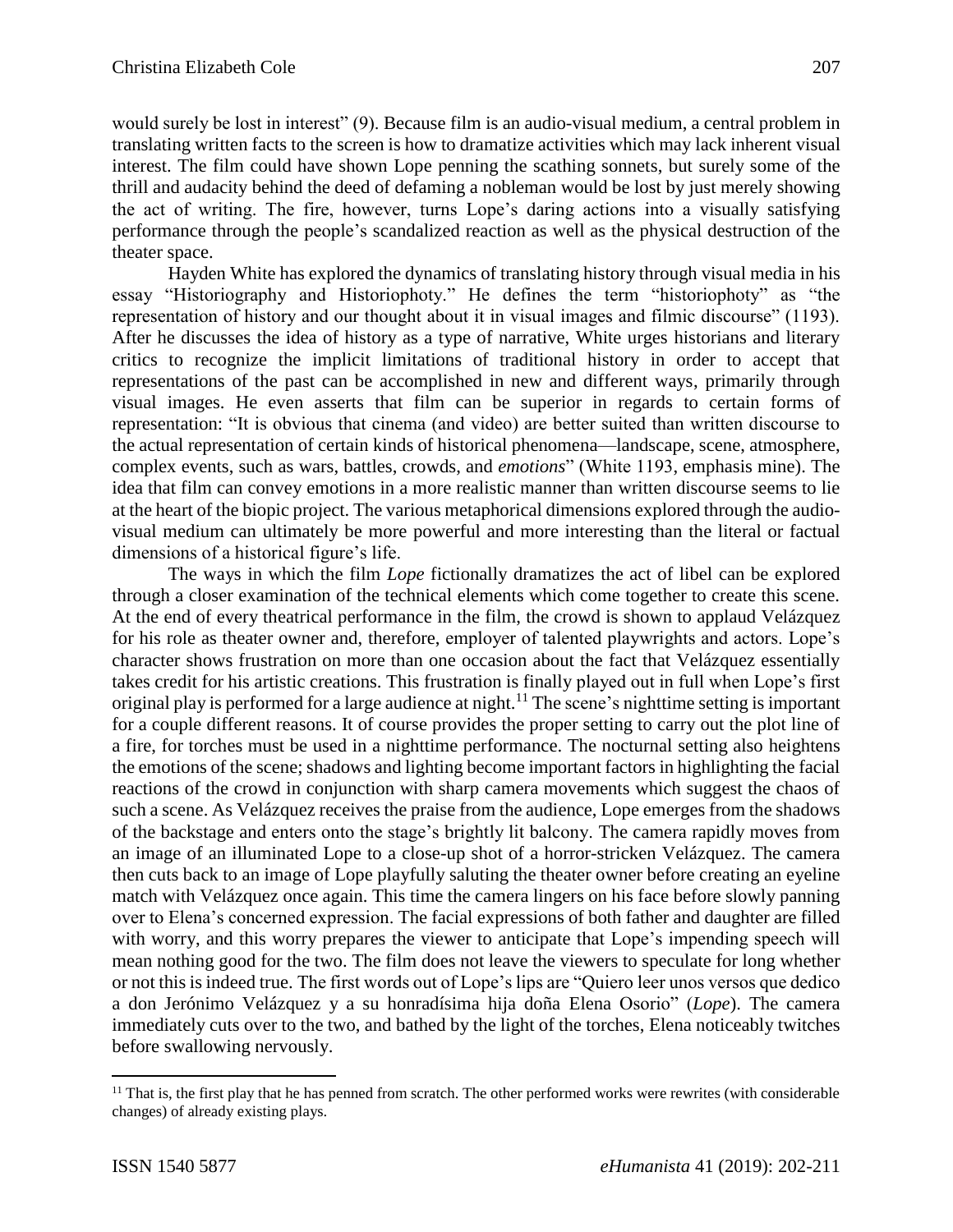The emotional scene now set, the film takes the real life Lope de Vega's sonnet and transforms it into dramatic spectacle. As Lope reads the first line, "Una dama que se vende a quien quiera," (*Lope*) the camera focuses on the smiling face of a woman in the crowd. After the line is recited, her smile slowly fades into a look of astonishment. When the camera next shows Elena, she is wearing the exact same expression of astonishment. The glow of the torch light emphasizes the wateriness of her eyes as she fights back tears. The film then takes the theatrical nature of the performance to the next level when it shows Lope bounding easily from the balcony to the stage where he engages in an intense sword fight with Velázquez's men. The crowd's jeering forms the background sound while the clinking of the swords serves as the punctuating sound. As fire engulfs the stage, the camera makes several extreme close-up shots of the flames. In each instance, the camera motion is shown as unsteady and even suggests the threat of viewers approaching too closely to the flames. After the crowd of spectators has exited the theater, the focus of the soundtrack becomes the crackling and popping sounds of the fire as it feeds on the wooden theater. As the volume of the flame noise increases, the camera zooms back to a final shot of Elena's face. Tears shine on her cheeks, and a reflection of the flames are clearly visible in her pupils. To further emphasize the quick spreading of the fire, the camera makes a series of rapid up and down movements before settling on an extreme close-up of her eyes.

This climactic scene contains the most cinematic moments of the entire film. The effort put into dramatizing the libelous sonnet suggests that the film wishes to place particular importance on this event as perhaps the most defining moment in the protagonist's journey of self-discovery. It marks a moment of heroic courage in which the young Lope decides that he will no longer tolerate anyone taking credit for his creative property. Like the moments emphasized by the external to internal focalization shifts, this fictionalization of a historical event demonstrates the nature of Lope's character as he attempts to gain the objects of his desire: dignity and artistic freedom.<sup>12</sup> The fact that he spurns powerful allies in favor of advancing his own creativity is a romantic ideal that creates a figure with whom the audience will want to empathize with. This empathy is then achieved through the film's use of the abject in its portrayal of Lope.

Abject imagery is present in the film from the beginning. The very first glimpse of Lope that viewers are subjected to is that of a dirty and bloodied man on the ground, who may or may not be alive. Once the camera zooms in, it becomes apparent that the man in question is in fact the battle-worn figure of the film's protagonist. In the next shot, he is shown marching alongside other tired soldiers toward the city of Madrid. Here, images of the exhausted facial expressions are accompanied by a voiceover, a narration of a letter that Lope has written his mother. The letter speaks of triumph and glory claimed in the battlefield, words which contrast sharply with the images of unsteady footfalls and unsmiling faces. This mismatch points to the endearing quality of Lope's character: he does not wish to burden his mother with the truth, even if that means that he is unable to relieve himself emotionally. The grit and sweat so present in this scene will again return later when the film shows images of Lope writing poetry and plays. Though these writing scenes are brief, they offer visually rich images of an artist lost in the process of his creation. As he writes by candlelight, his face is shown to be gleaming with sweat. The camera moves rapidly between his sweaty face and the manic motion of the pen against the page. As Julie Codell points out in her study on the artist biopic, "art-making is coded as obsessive, excremental, mysterious in its origins" (160). Indeed, Lope is often portrayed as a smooth-talking individual with a certain devil may care attitude, but that same Lope is not present when he is creating. The emphasis on the physical manifestation of this mental effort helps to dispel the myth that great writers create

 $12$  He has formerly articulated his desire to attain these qualities in a conversation with Velázquez.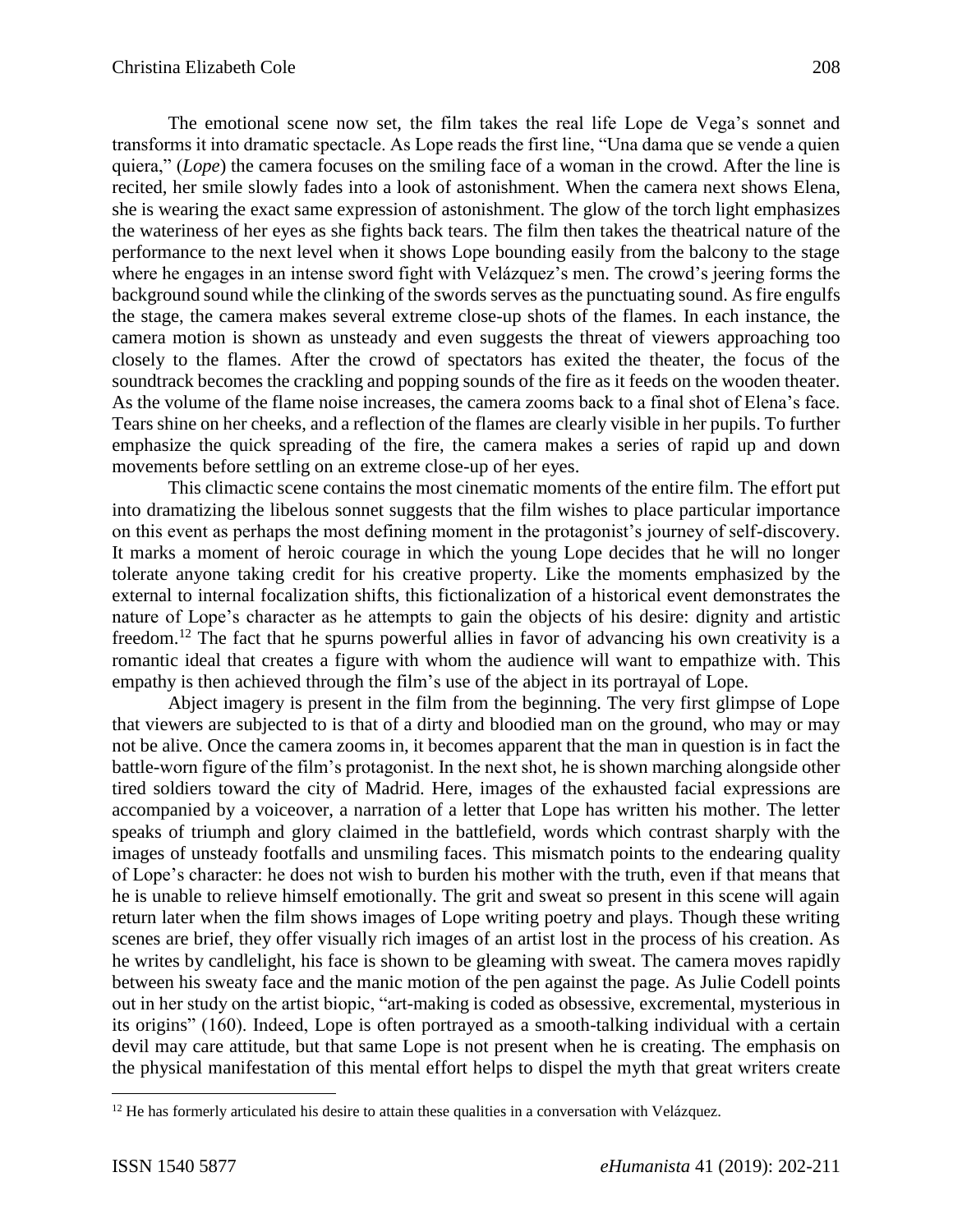great works without having to toil over the process. Rather, Lope is shown as a man who also labors and grows exhausted from his labor.

In addition to emphasizing a sort of manic spirit present in the creative process, the abject also emerges as a way of communicating Lope's vulnerability. After setting fire to Velázquez's theater, Lope is caught trying to escape on a ship off the coast of Valencia, and he is then chained to a wagon that carries him back to Madrid to stand trial. Lope's face is shown as oozing a variety of fluids: sweat, tears, blood, and mud. Rather than repel the audience, these images of a physically and emotionally broken man create an image of Lope as vulnerable. This vulnerability allows viewers to empathize with his plight. If, "in biopics, artists cross borders between abject mortal and eternal genius" (Codell 161), this scene is clearly a moment in which Lope has entered into the realm of abject mortal. The physical wear and tear is accompanied by the knowledge that he will soon be tried for libel, a serious crime which could result in several years of imprisonment. The focus returns to his sweaty and unwashed face again when he is shown on the floor of his dirty prison cell. Elena Osorio enters into the cell, and the contrast between her white and unblemished face and Lope's tanned and dirt-streaked one is striking. Despite the fact that Lope is responsible for bringing shame to her name and for burning down her father's theater house, Elena is moved to tears at the abject image of Lope. She is so affected by the weary presence of her former lover that she convinces the judge to reduce Lope's punishment from imprisonment to exile. Elena Osorio is able to physically act on her feelings of empathy, assuaging herself of the emotional weight, and vicariously through her, so is the audience.



**Fig. 3.** An example of the film's tendency to highlight the abject. Here the dirt and sweat on Lope's face are made to stand out to emphasize physical and emotional distress just prior to his exile from the region of Castile.

While the majority of *Lope* is dominated by an objective and closed-off external focalization on Lope, the internal focalization moments allow the audience momentary access into the playwright's subjective vision. This allows for a type of affective connection between the character and viewer, and the viewer is ultimately compelled to root for Lope throughout the rest of the film, to mourn his setbacks, and to celebrate with him. Although the film can perhaps most accurately be cast as belonging to the genre of dramatic biopic, it is the narrative technique of focalization that seems to stand out as a defining concept capable of addressing the film's real appeal. Historical veracity is sacrificed at certain key moments in order to better elicit the emotional responses from the audience which allow them to see him as a man of integrity who